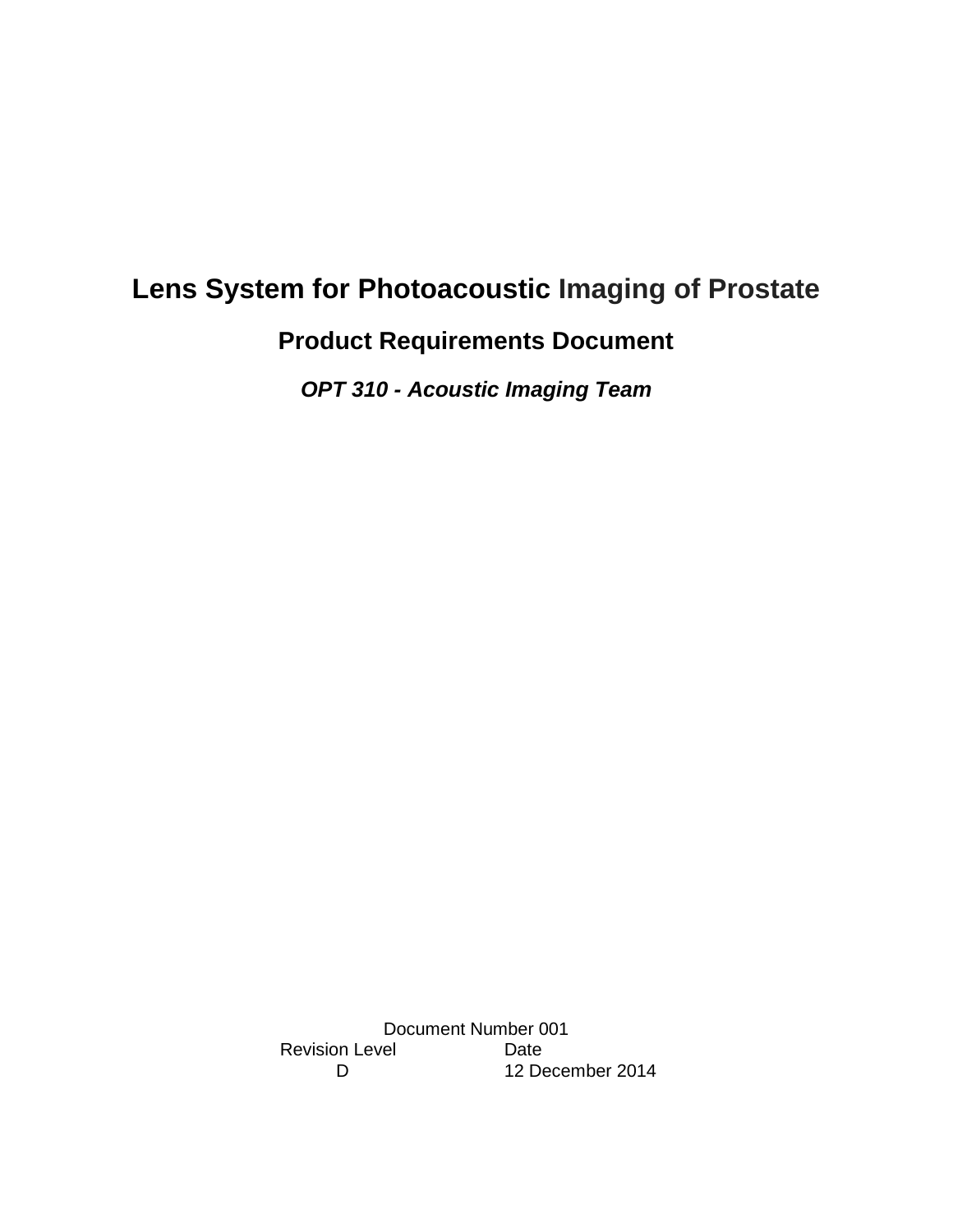# Revision History

| <b>Revision</b> | Major Changes                                             | Date     |
|-----------------|-----------------------------------------------------------|----------|
| A               | <b>Initial Release</b>                                    | 10/27/14 |
| B               | Refined requirements from customer feedback               | 11/9/14  |
| $\mathsf{C}$    | Added scope section, added specification table            | 11/30/14 |
| D               | Formatting, added revision history*, added system diagram | 12/12/14 |

*\* Constructed from highlighted changes in previous revision documents*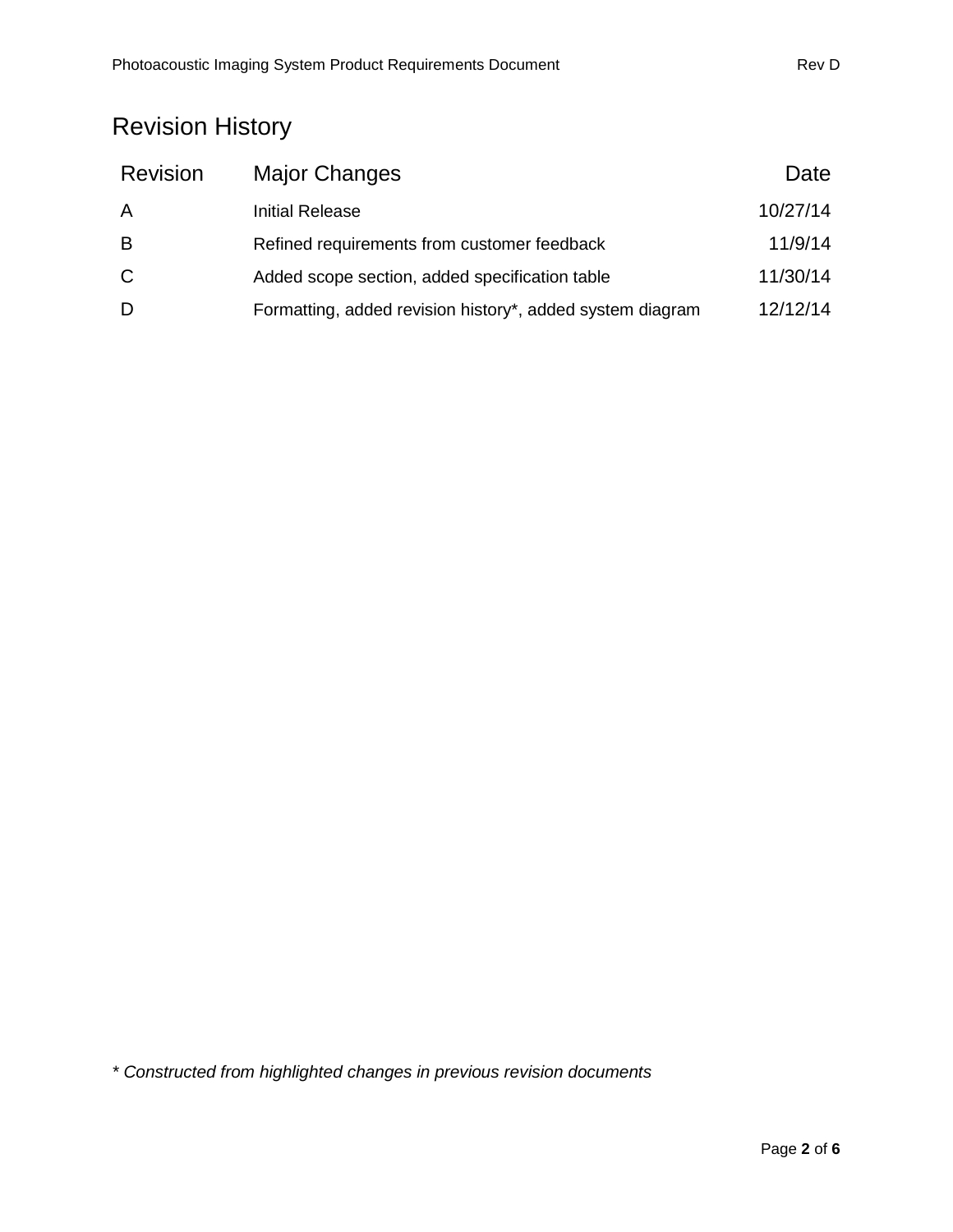# Vision:

A lens subsystem for imaging the acoustic response of prostate tissue exposed to laser radiation. This subsystem will be implemented within a greater device for performing photoacoustic imaging of in-vivo human prostates (pictured below).



## Scope:

The team is responsible for:

designing a floating, i.e. no mounting mechanics, lens system and delivering a full schematic of the system to the customer. The report should include mechanical tolerancing and sensitivity analyses.

choosing the materials used for the acoustic lenses.

overseeing that the designed lenses are manufactured according to the desired specifications.

testing and validating the manufactured floating lens system in the test setup provided by the customer.

If time permits, a basic stray "light" analysis of the final system should be performed and delivered to the customer. This report should include recommended actions that the customer might take to maximize their signal to noise ratio.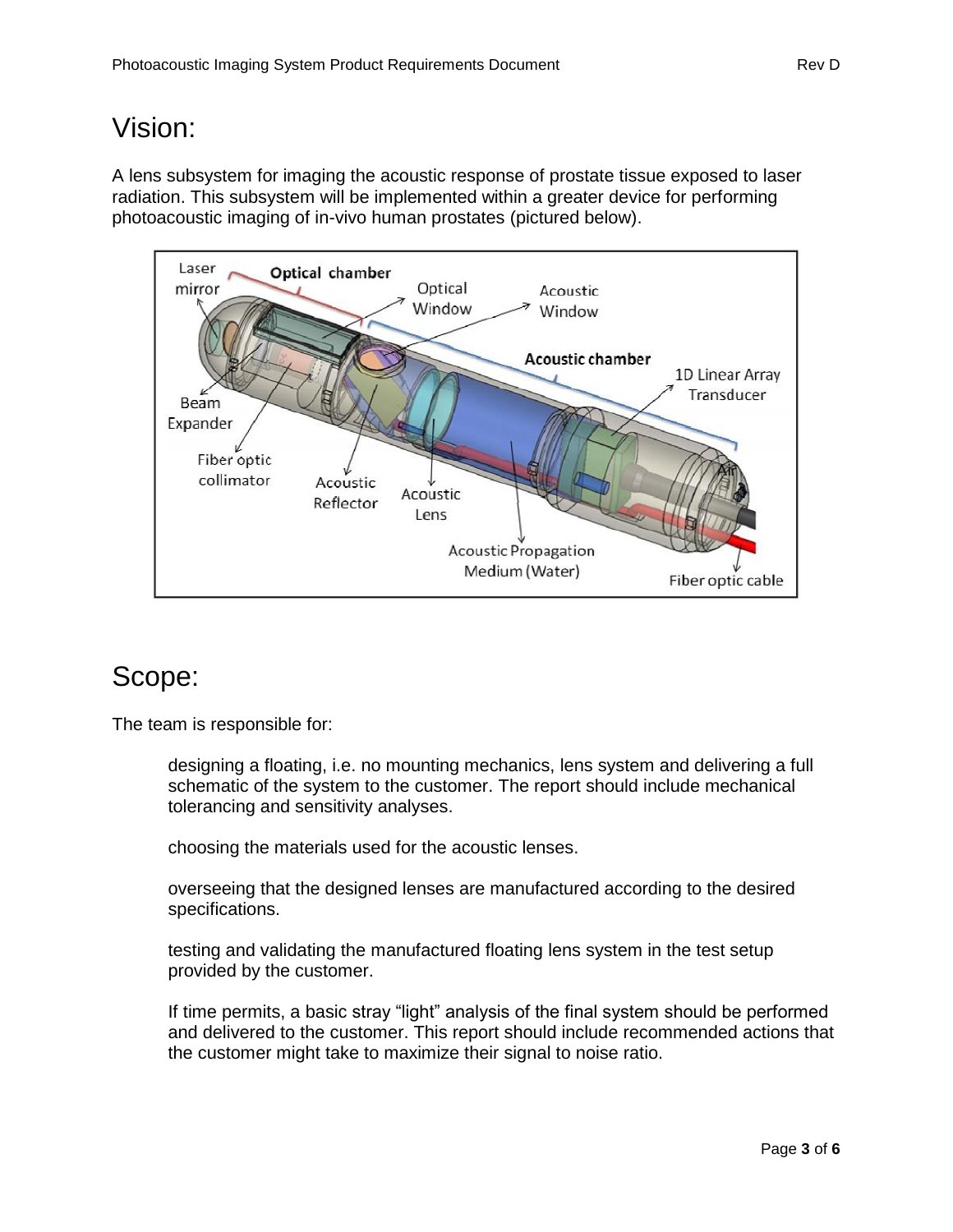The team is NOT responsible for:

any portion of the design that is not directly relevant to the imaging subsystem of the device

choosing an acoustic sensor or acoustic mirror.

the mechanical mounting of the lens system or any mechanics required move the lens element during zooming.

#### Environment:

The lens system:

must meet performance specifications over a range of  $55 - 110$  °F.

should be able to sustain minimal mechanical impacts and maintain required performance.

needs to fit within a previously designed housing with a 22mm internal diameter. This is the maximum allowable lens diameter. (See System Diagram)

will be immersed in water between lenses.

### Regulatory Issues:

There are no regulatory concerns.

#### Fitness for use:

The system will:

image acoustic waves onto to 22.4 mm x 1 mm sensor with a rectangular pixel pitch of 0.7 mm x 1 mm. The acoustic signal has a center wavelength of 300 μm. Wavelengths between 150 µm and 450 µm should be considered in the design.

able to image 2 cm section of the prostate along the 22.4 mm axis of the sensor.

minimize the loss in acoustic signal amplitude as it propagates through the system. Lenses will be immersed in water instead of air to minimize loss of signal. Materials with acoustic impedances matching that of water should be used to avoid loss of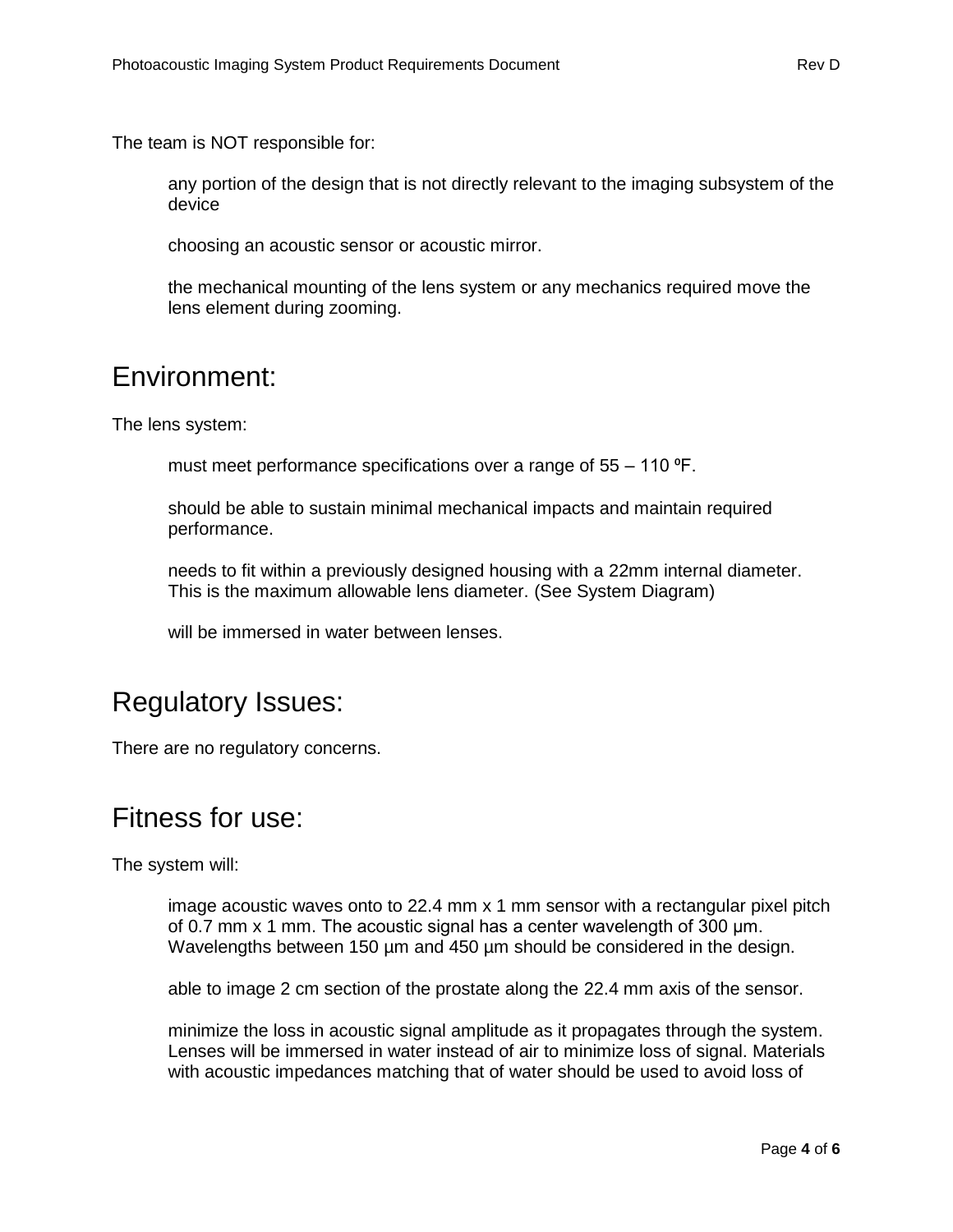signal at lens interfaces. Lenses should be kept thin if they attenuate the acoustic signal more than water.

be capable of deterministically measuring the size of the region being imaged. This should be known across system zoom positions (described later in document).

have lenses that are long-lasting (i.e.do not degrade over time).

the lens system can change it object plane between 0 and 2 cm from the entrance window of the system. It should be noted that the full depth of the prostate from the entrance window of the system is 5 cm. (See System Diagram)

the first element in the lens system must be at least 32 mm away from the entrance window of the system.

It is desirable that:

the lens system has the ability to magnify a region of interest in the prostate image. It is desirable that the system is able to view a region of interest as small as 5mm onto the entire detector. The lens system also has the capability to zoom out and image the entire diameter of the prostate, about 4 cm, onto the entire detector. Performance only need to be maintained for 4-5 zoom position within this range, not throughout the entire range. The sensor position may be allowed to change if necessary however moving elements is preferred.

the field curvature aberrations of the lens system be minimized. This will allow images to be processed and displayed more rapidly.

low cost manufacturing techniques for rapid prototyping of multiple designs. Manufacturing volume will be extremely low, i.e. 1-5 systems.